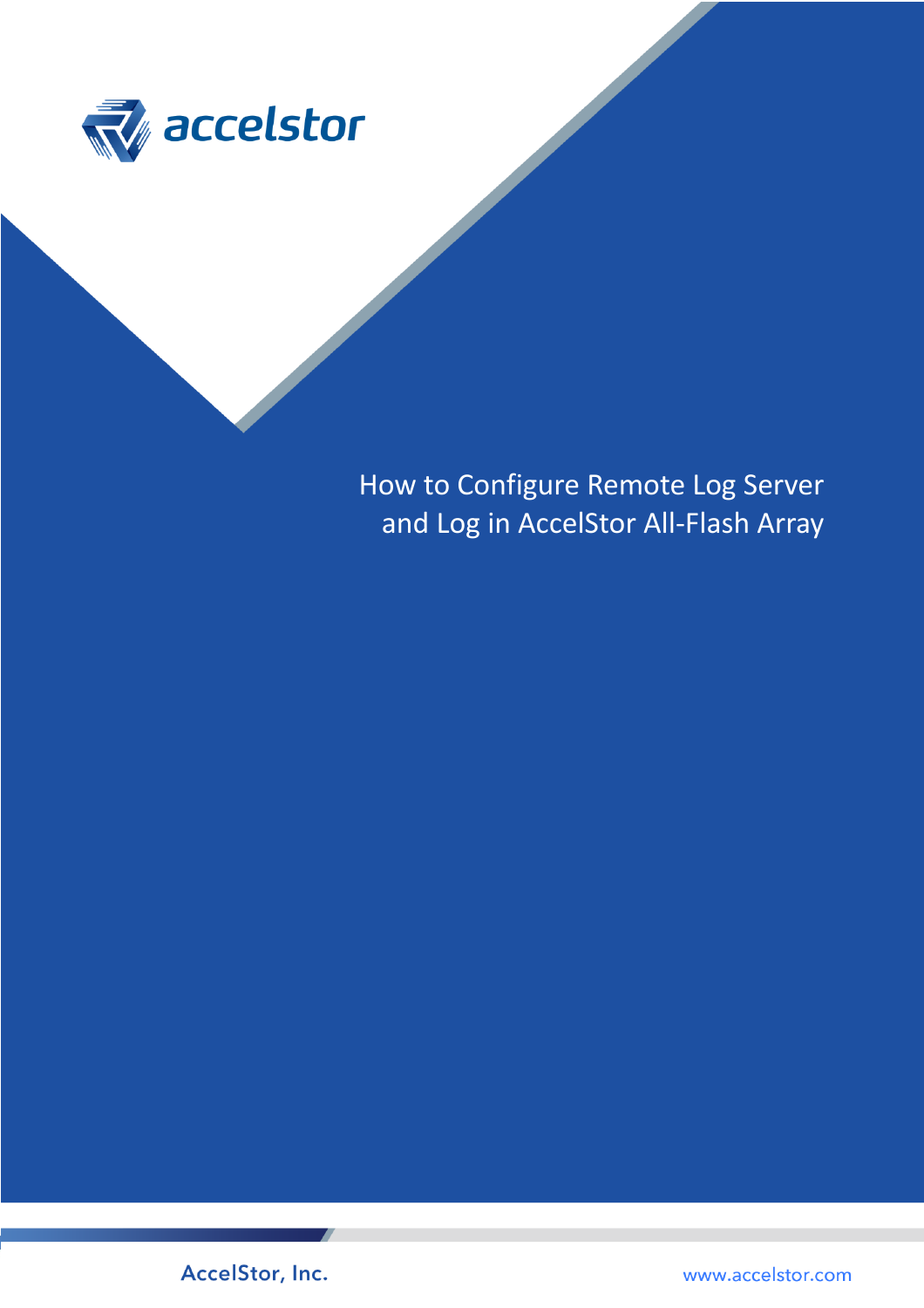

# **Version History**

| <b>Version</b> | Changed       | <b>Date</b> |
|----------------|---------------|-------------|
| V1.0           | First release | 20170607    |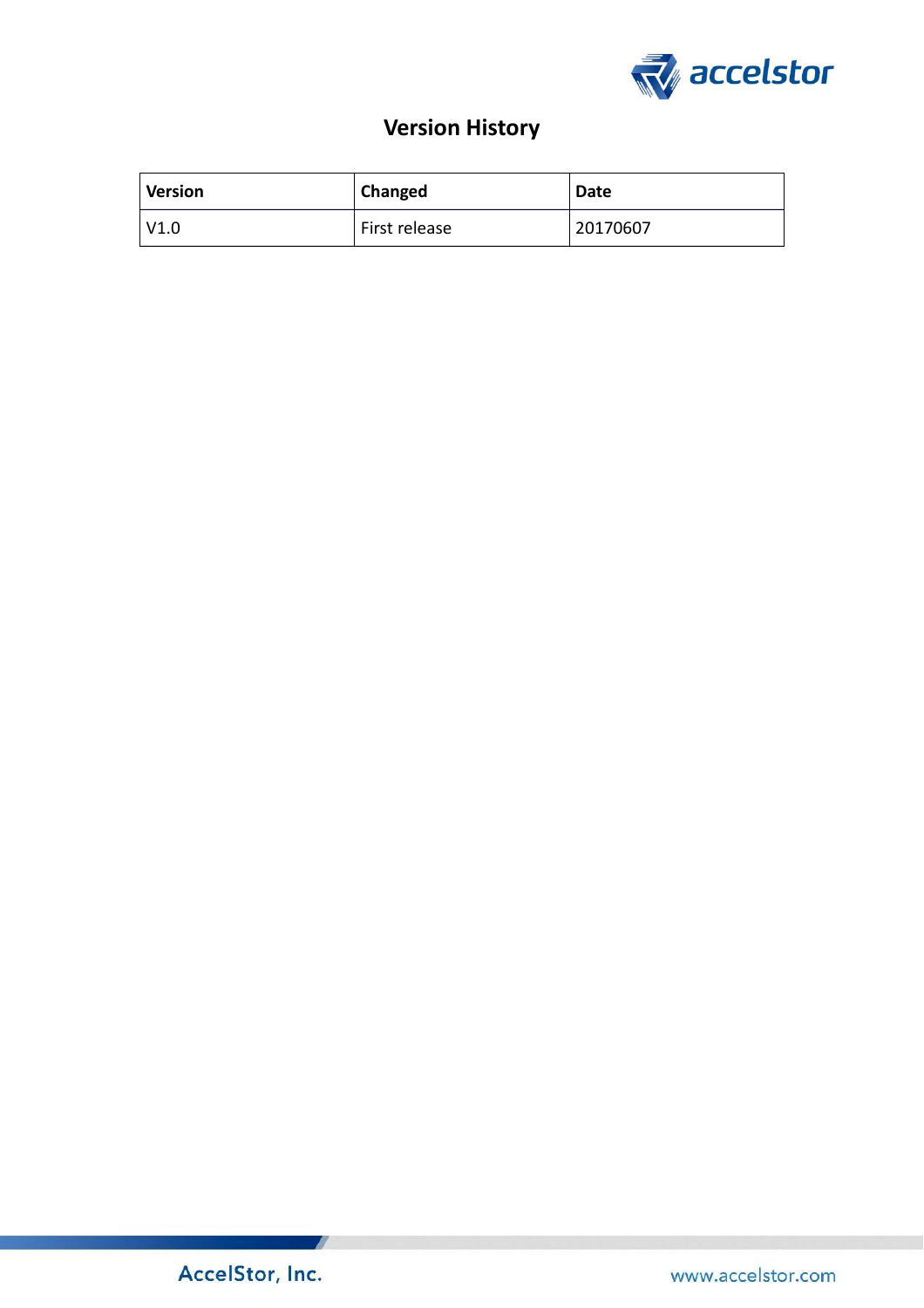

#### **Remote Log Server**

The remote log server (or syslog server) provides an alternative location to store all log files from different devices. It also provides a centralized management interface to monitor system status.

## **NeoSapphire GUI**

| 1. Select Diagnostics->Log. Click Add to configure a remote log server.   |                                  |                                     |          |      |  |  |
|---------------------------------------------------------------------------|----------------------------------|-------------------------------------|----------|------|--|--|
| <b>Dashboard</b>                                                          | <b>Remote Log Servers</b><br>Log |                                     |          |      |  |  |
| $\blacktriangleright$ fill System<br>$\blacktriangleright \equiv$ Storage |                                  | <b>+ Add A</b> Delete <b>O</b> Save |          |      |  |  |
| $\blacktriangleright$ Share                                               | Enable                           | Host                                | Protocol | Port |  |  |
| Diagnostics                                                               |                                  |                                     |          |      |  |  |
| System Information<br>$E$ Log                                             |                                  |                                     |          |      |  |  |

2. Enter the IP address of the remote log server. For the remaining fields, use the default settings.

| Log Server  | 10.144.13.14                                          |               |
|-------------|-------------------------------------------------------|---------------|
|             | This field should be a domainname or an IP<br>address |               |
| Protocol    | <b>UDP</b>                                            | $\checkmark$  |
| Server Port | 514                                                   | $\hat{\cdot}$ |

### **Log Server Software**

- 1. You need to install log server software in a server to make it a remote log server and to receive event notifications from the NeoSapphire AFA.
- 2. The remote log server can display all records that have been sent by the NeoSapphire.

| Manage Help<br>Edit View<br>File<br>$\bullet$<br>Display 00 (Default)<br>$\blacktriangledown$<br>$\sqrt{10}$<br>A |          |                |                 | > Compare features of the free and licensed versions<br><b>Buy Now</b>                                             |            |  |  |  |
|-------------------------------------------------------------------------------------------------------------------|----------|----------------|-----------------|--------------------------------------------------------------------------------------------------------------------|------------|--|--|--|
| <b>Date</b>                                                                                                       | Time     | Priority       | <b>Hostname</b> | <b>Message</b>                                                                                                     |            |  |  |  |
| 11-09-2016                                                                                                        | 14:04:53 | Local2.Warning | 10.144.13.14    | Nov 9 14:04:53 ns3605 accelstor com AccelStor:Apply changes; dirty modules:<br>logdb                               |            |  |  |  |
| 11-09-2016                                                                                                        | 11:54:05 |                |                 | Local2.Warning 10.144.13.14 Nov 9 11:54:05 ns3605.accelstor.com AccelStor:Delete volume test01                     |            |  |  |  |
|                                                                                                                   |          |                |                 | 11-09-2016 11:54:04 Local2.Warning 10.144.13.14 Nov 9.11:54:04 ns3605.accelstor.com AccelStor:Delete volume test02 |            |  |  |  |
|                                                                                                                   |          |                |                 | 10.144.13.14 Nov 9 11:54:03 ns3605.accelstor.com AccelStor:Delete volume test03                                    |            |  |  |  |
| 11-09-2016 11:33:36 Local2.Info                                                                                   |          |                |                 | 10.144.13.14 Nov 9 11:33:36 ns3605.accelstor.com AccelStor:Setup volume test                                       |            |  |  |  |
|                                                                                                                   |          |                |                 | 0 MPH<br>14:33<br>100%                                                                                             | 11-09-2016 |  |  |  |

### **Event Log**

The event log is used to record all system changes and errors. It provides important information for the system status as well as troubleshooting.